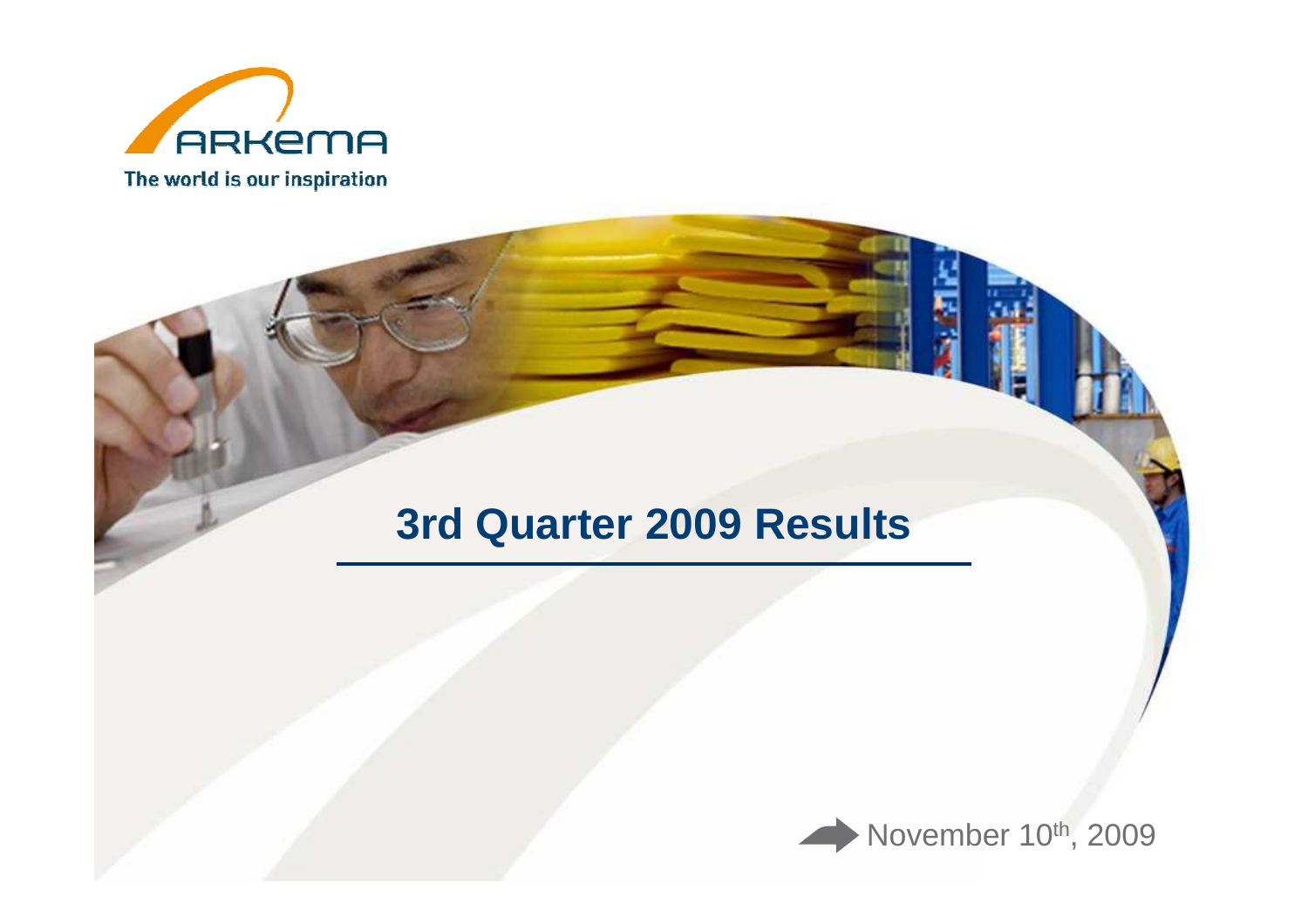## **Solid results delivered in 3Q'09**

## > **+44% EBITDA versus 2Q'09**

- > **EBITDA margin increased at 9.2%, at the level of 3Q'08**
	- → Excellent performance in Industrial Chemicals: EBITDA margin >15%
	- → Significant improvement in Performance Products: EBITDA margin >10%
- > **Positive adjusted net income**
- > **+€ 71m Free Cash Flow\* generated in 3Q'09**
- >**Net debt reduced at € 359m end of September and gearing at 20%**





**\* Cash flow from operating and investment activities excluding M&A and before dividends**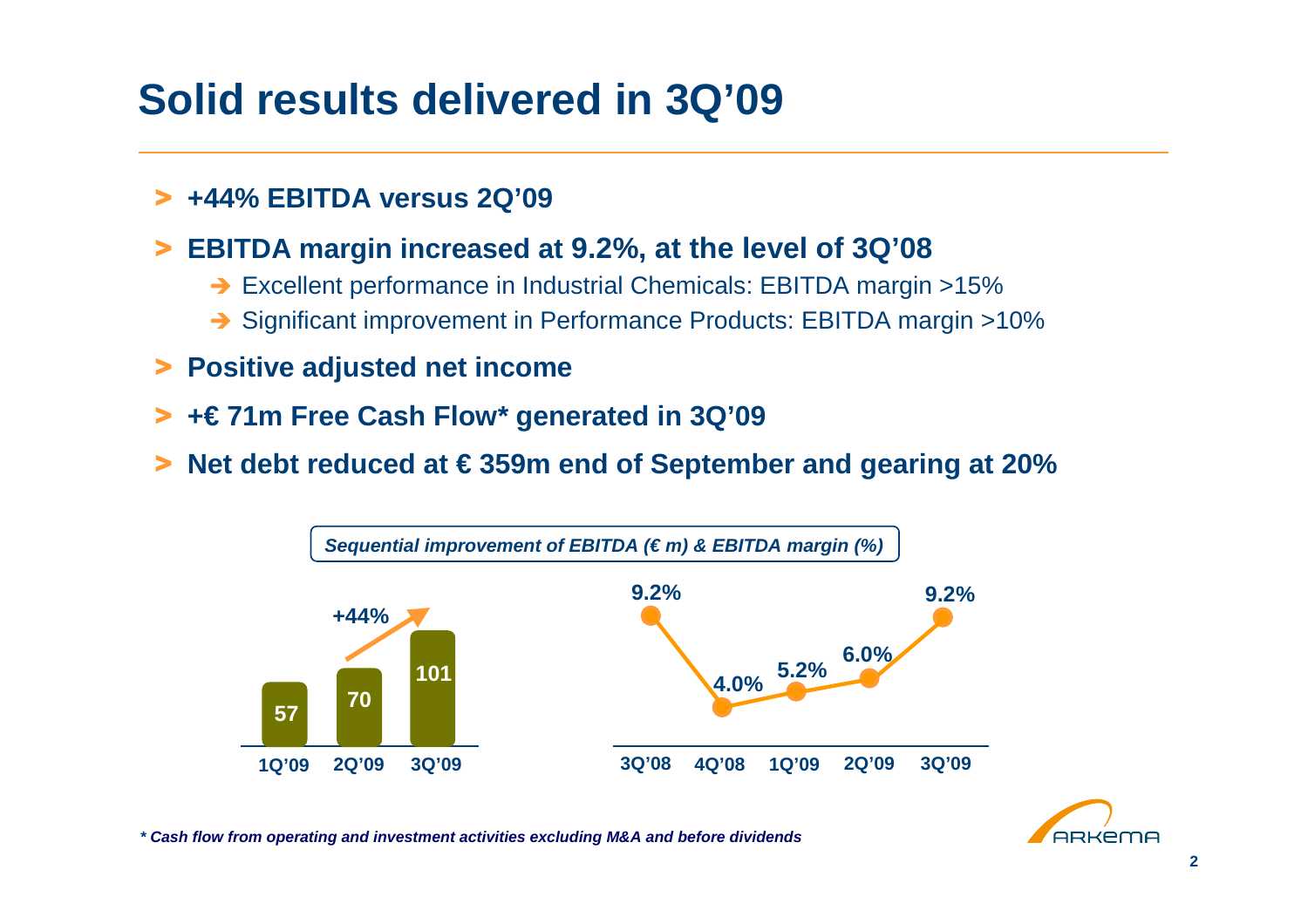### **Several improvements in challenging market conditions overall**



- **+ Overall strong volumes in September**
- **+ Good volumes in Asia**
- **+ End of de-stocking in Europe and North America in most end markets**
- **- Volumes far lower than before the crisis**
- **- Usual weak seasonality in August in Europe**



- **+ Price increase in PVC and Acrylics vs 2Q'09**
- **+ Resilient prices in most other businesses vs 2Q'09**
- **+ Lower energy costs**
- **- Higher raw material costs versus 2Q'09**
- **- Sharp decrease of caustic soda prices**

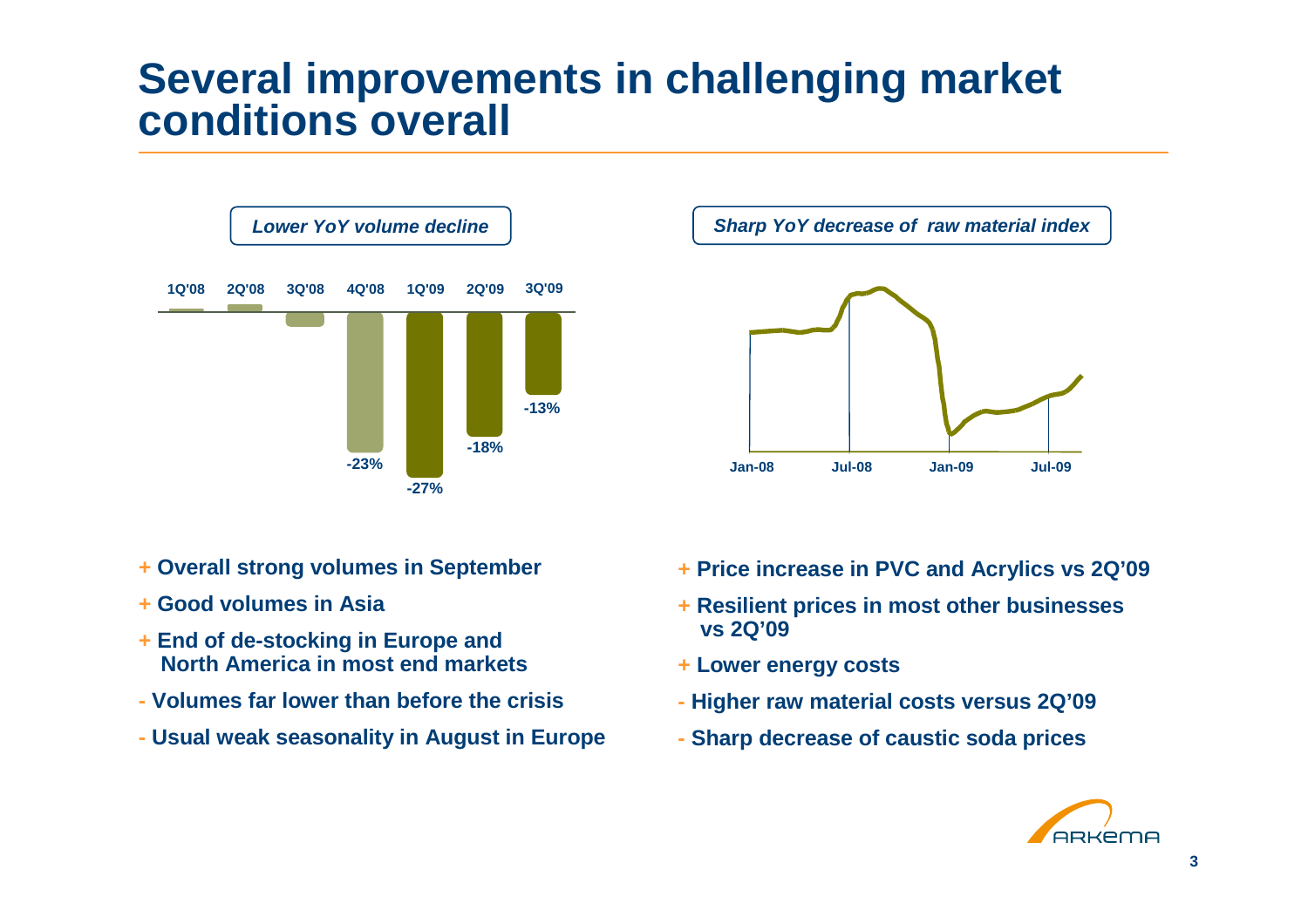# **Strong sequential improvement of EBITDA**

| in $\epsilon$ m (except EPS)       |        |              |       |       |                  |  |  |  |
|------------------------------------|--------|--------------|-------|-------|------------------|--|--|--|
|                                    |        | 1Q'09 2Q'09  | 3Q'09 |       | 3Q'08 Variation* |  |  |  |
| <b>Sales</b>                       | 1,092  | 1,167        | 1,103 | 1,450 | $(23.9)\%$       |  |  |  |
| <b>EBITDA</b>                      | 57     | 70           | 101   | 134   | $(25)\%$         |  |  |  |
| <b>EBITDA margin </b>              | 5.2%   | 6.0%         | 9.2%  | 9.2%  |                  |  |  |  |
| <b>Recurring operating income </b> | (12)   | $\mathbf{2}$ | 36    | 72    | $(50)$ %         |  |  |  |
| <b>Net income</b> (group share)    | (35)   | (114)        | (3)   | 40    | n.m              |  |  |  |
|                                    | (0.50) | (0.41)       | 0.13  | 0.78  | (83)%            |  |  |  |

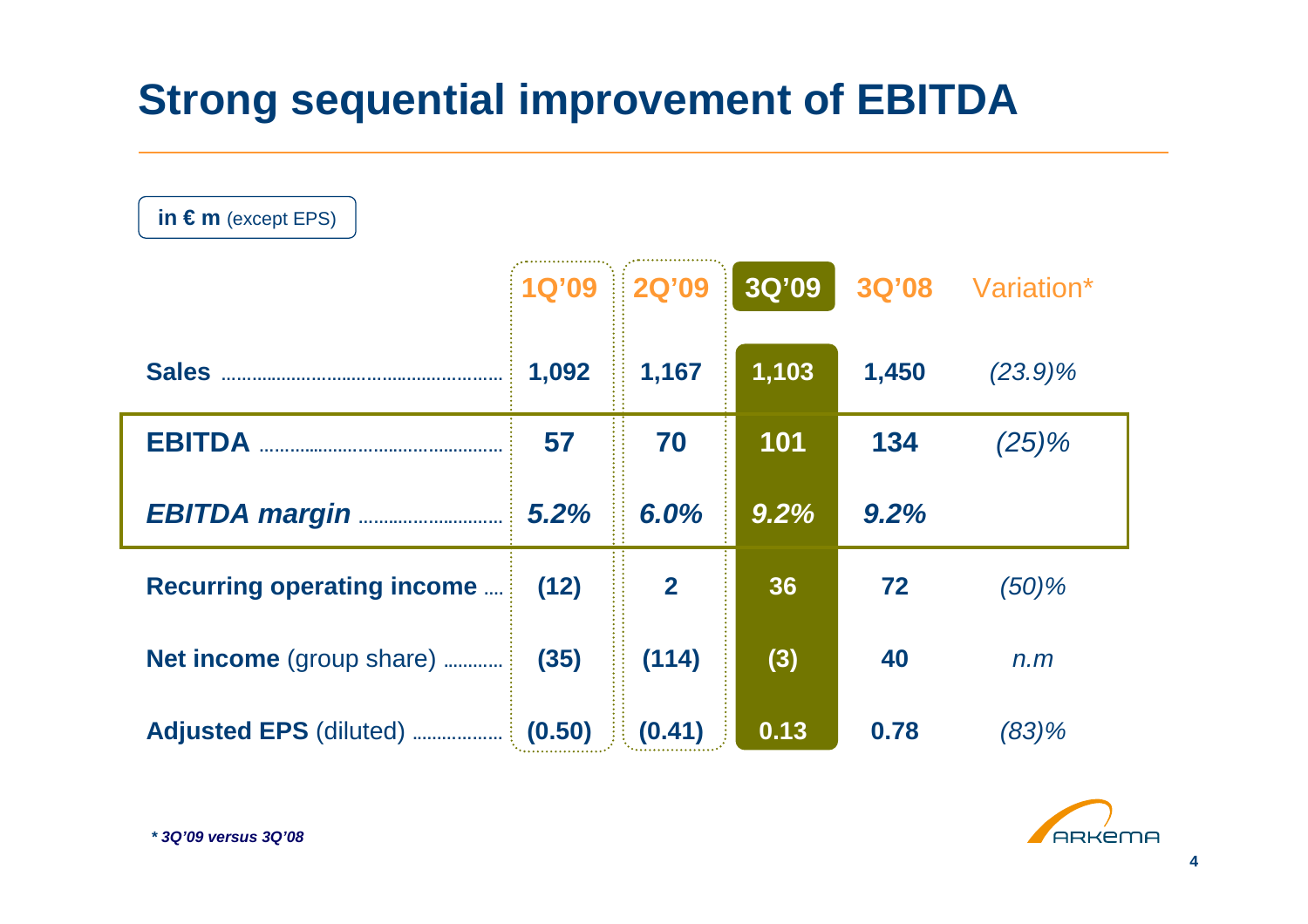## **Stabilized volumes at lower level**

- > **End of de-stocking in most end-markets in Europe and in the US**
- > **Volumes lower than before the crisis**
- > **Raw material costs at a peak in 3Q'08**
- > **Resilient prices in polymers in most businesses**

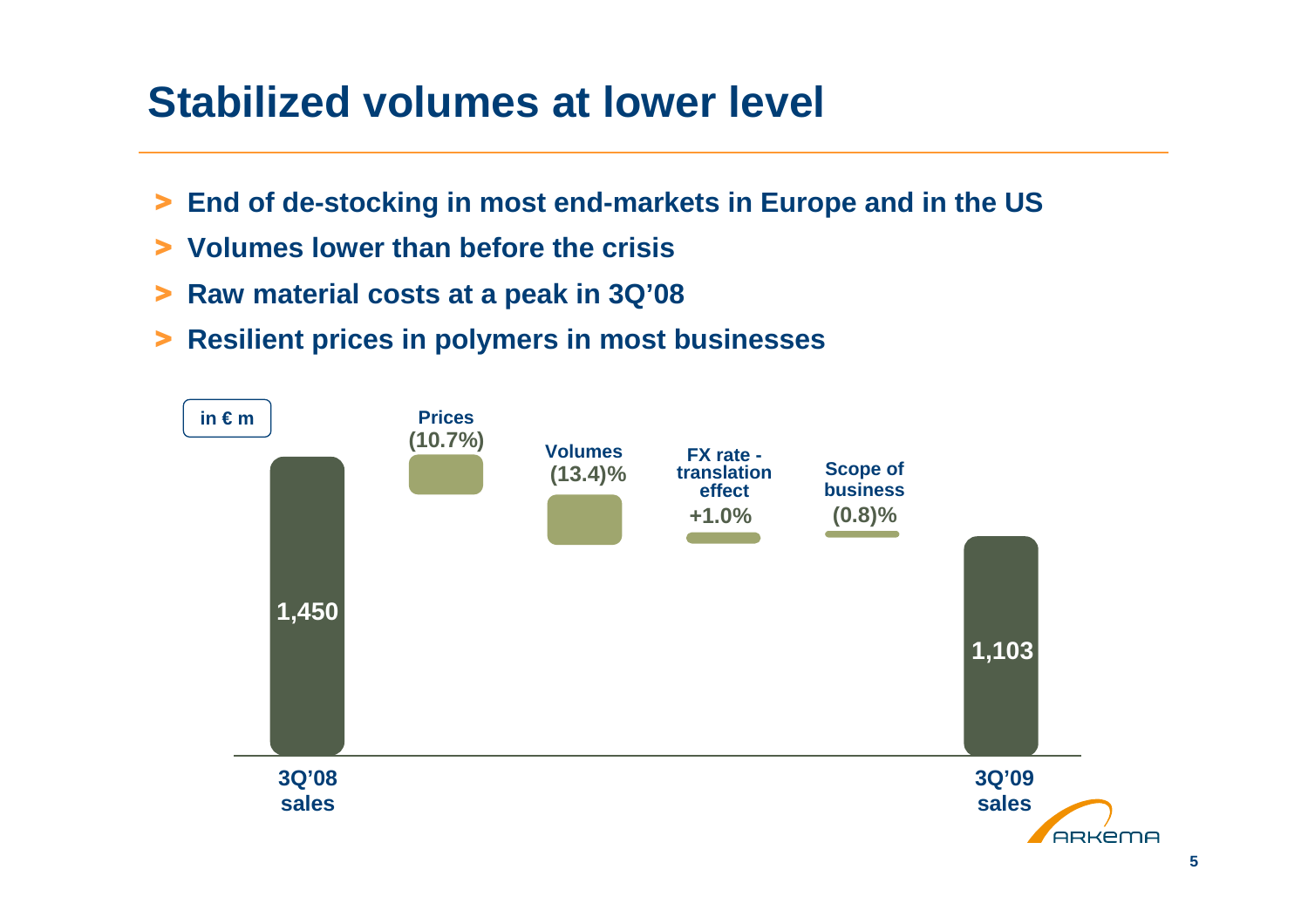## **Successful adaptation to tough market conditions**

- > **+44% EBITDA in 3Q'09 vs 2Q'09 despite usual weak seasonality in Europe in August**
- > **9.2% EBITDA margin at the level of 3Q'08**
- > **Ongoing restructuring plans and G&A reductions in line with €170m fixed cost savings full year target**
- > **Benefits from increased presence in Asia in Industrial Chemicals and Performance Products**
- > **Successful development in renewable energy and high performance polymers (photovoltaic, lithium-ion batteries, high-temperature polyamides, etc)**

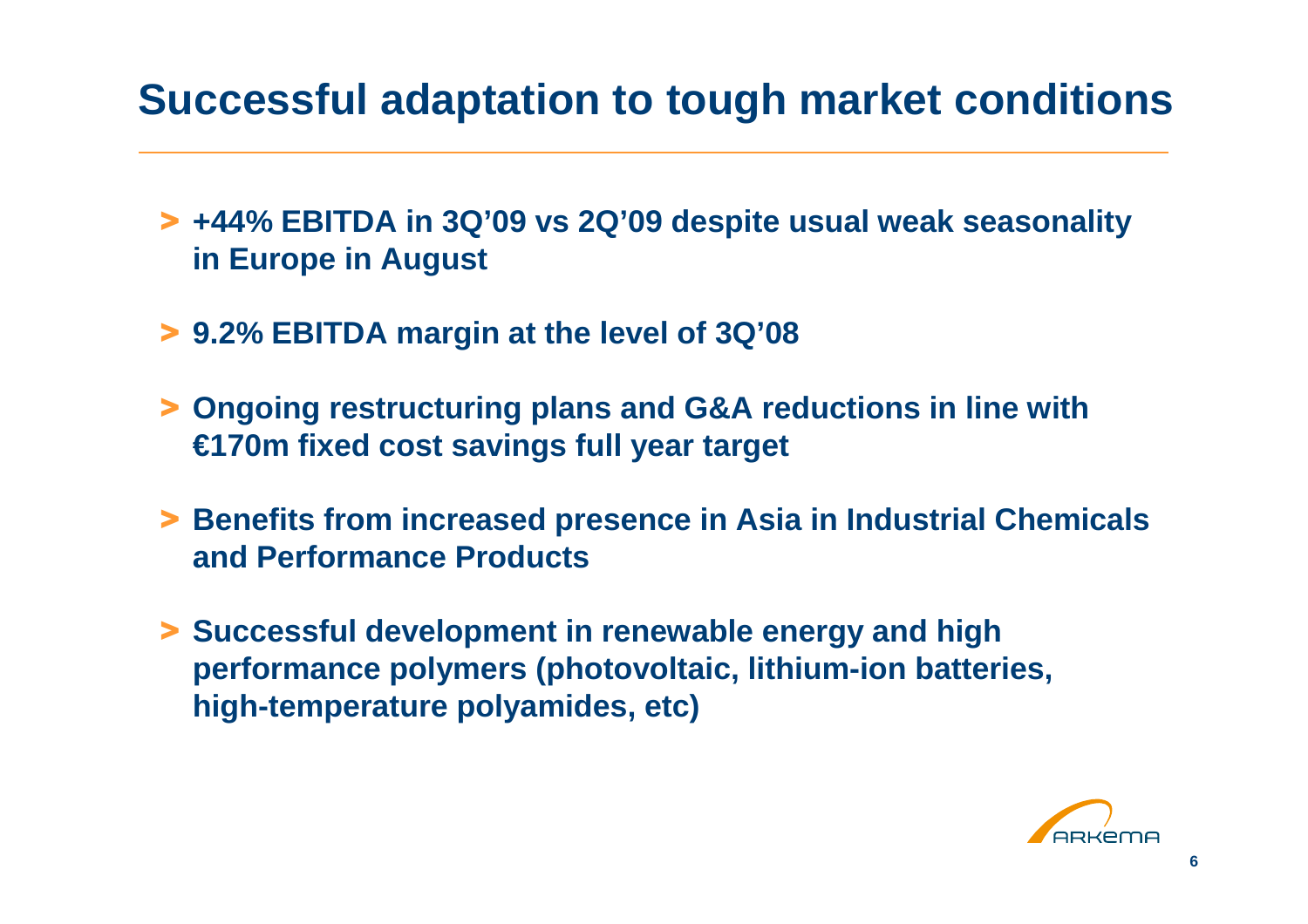## **Vinyl Products: Weak results**

| Key figures in $\epsilon$ m                      | 3Q'09     | <b>3Q'08</b> | <b>Variation</b> |
|--------------------------------------------------|-----------|--------------|------------------|
| <b>Sales</b>                                     | 248       | 378          | $(34.4)\%$       |
| <b>EBITDA</b>                                    | (8)       |              | n.m.             |
| <b>EBITDA margin</b>                             | $(3.2)\%$ | 1.9%         |                  |
| <b>Recurring operating income</b><br>$\sim 1000$ | (21)      | (2)          | n.m.             |

- > **Volumes lower than before the crisis**
- > **PVC price evolution reflecting sharp YoY decrease of ethylene cost**
- > **Stable EBITDA vs 2Q'09 despite:** 
	- **usual weak seasonality in August in Europe**
	- $→$  **full impact of collapse of caustic soda prices**
- > **Low unit margins (higher ethylene costs and low caustic soda prices)**
- > **PVC price increased in 3Q'09 vs 2Q'09 in order to offset higher ethylene costs**
- > **Imports from American PVC end of Q3 reflecting low US natural gas prices**

**ARKEMA**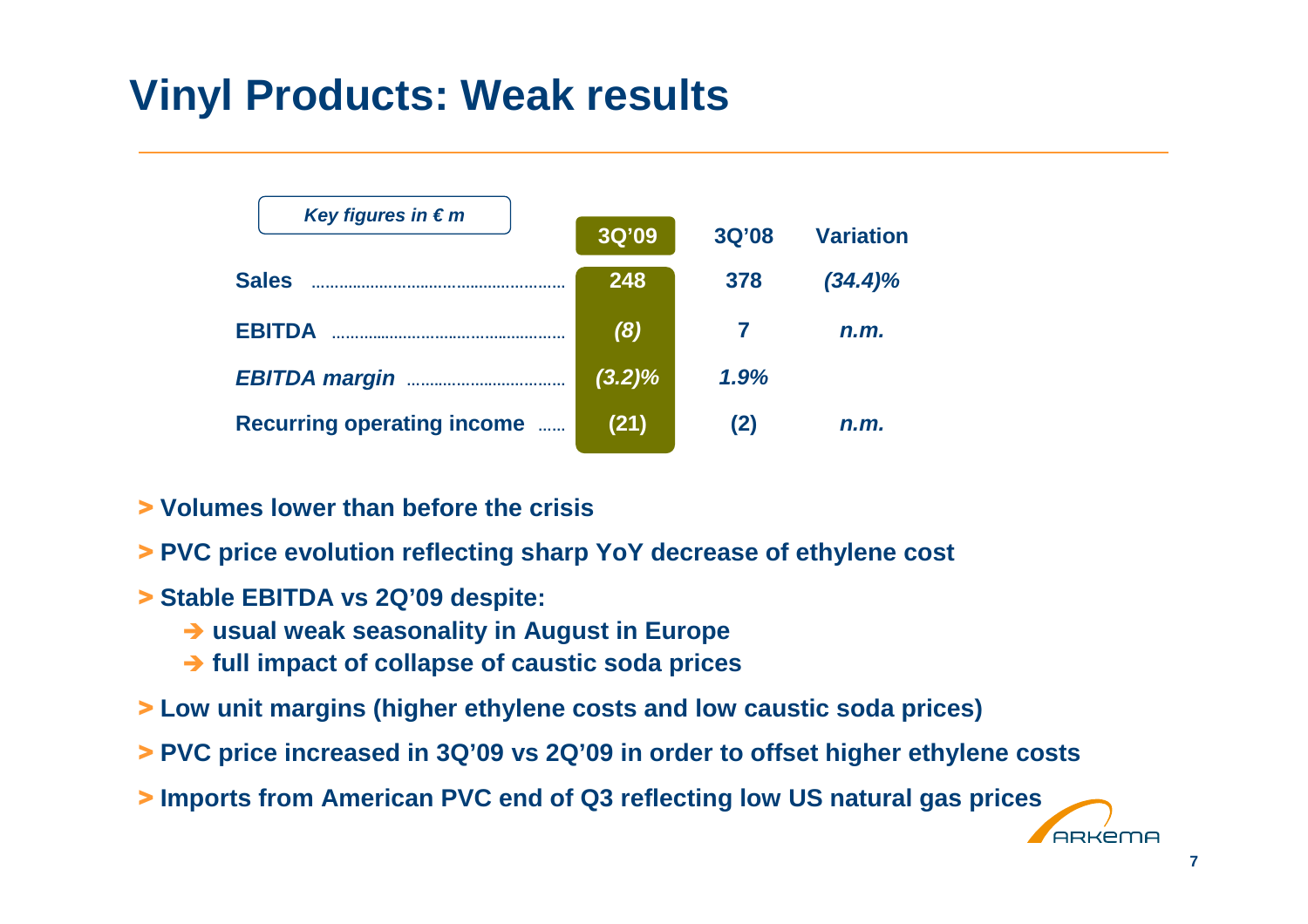## **Industrial Chemicals : EBITDA margin at its highest since spin-off**





- > **Excellent performance still confirmed**
- > **Good resilience of Thiochemicals, Fluorochemicals and Coatex**
- > **Benefits from growth projects in Asia (H2O<sup>2</sup>, fluorogases)**
- > **Very low unit margins in Acrylics**
- > **Productivity gains in Europe and the US in Methacrylates**

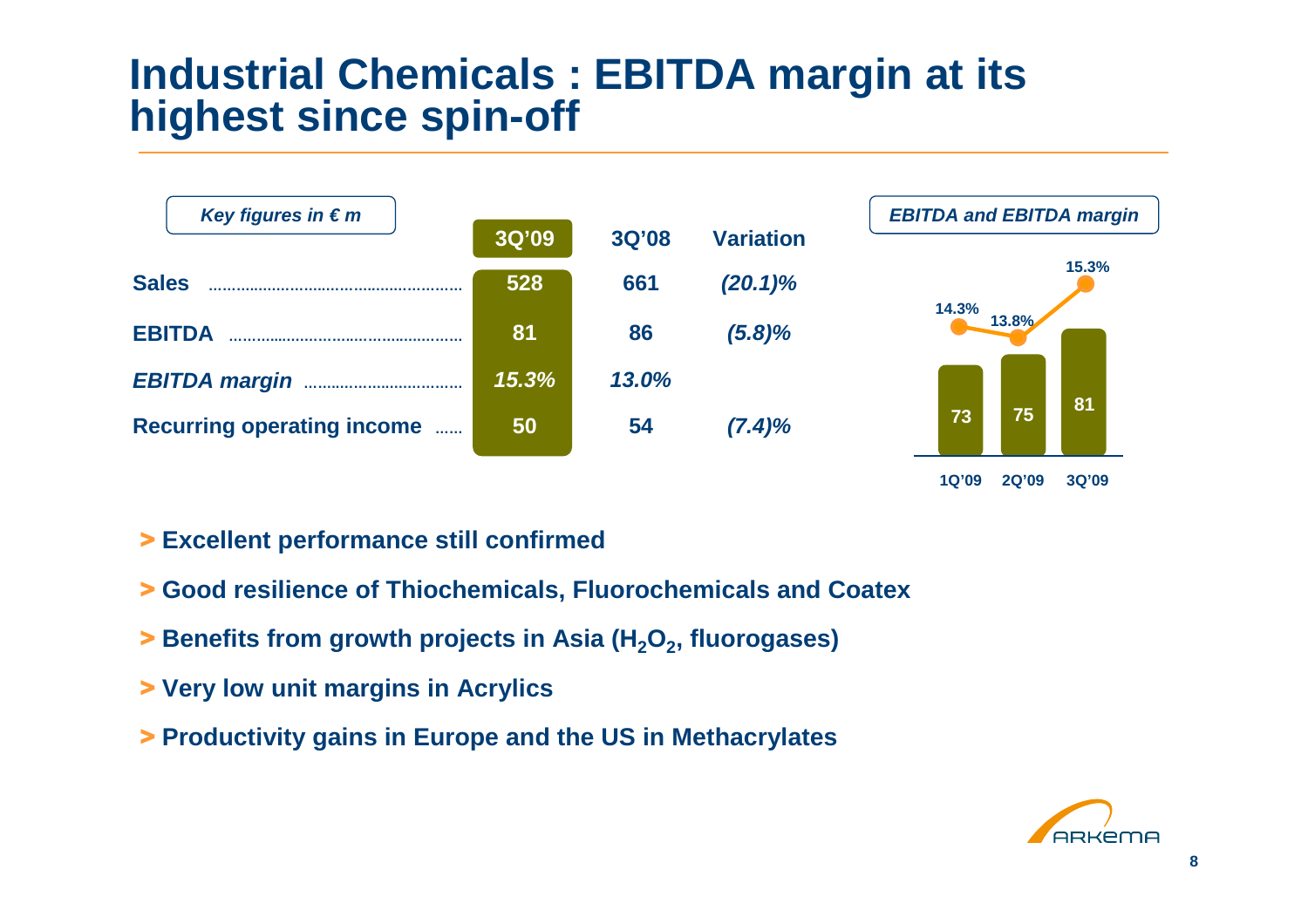## **Performance Products: better performance on higher volumes and lower cost base**



#### > **EBITDA margin above 10%**

- > **End of de-stocking in automotive and construction but volumes still lower than before the crisis**
- > **Significant contribution from productivity gains and restructuring plans in Technical Polymers and Functional Additives**
- > **Successful development in renewable energy and high performance polymers (photovoltaic, lithium-ion batteries, high-temperature polyamides, etc)**

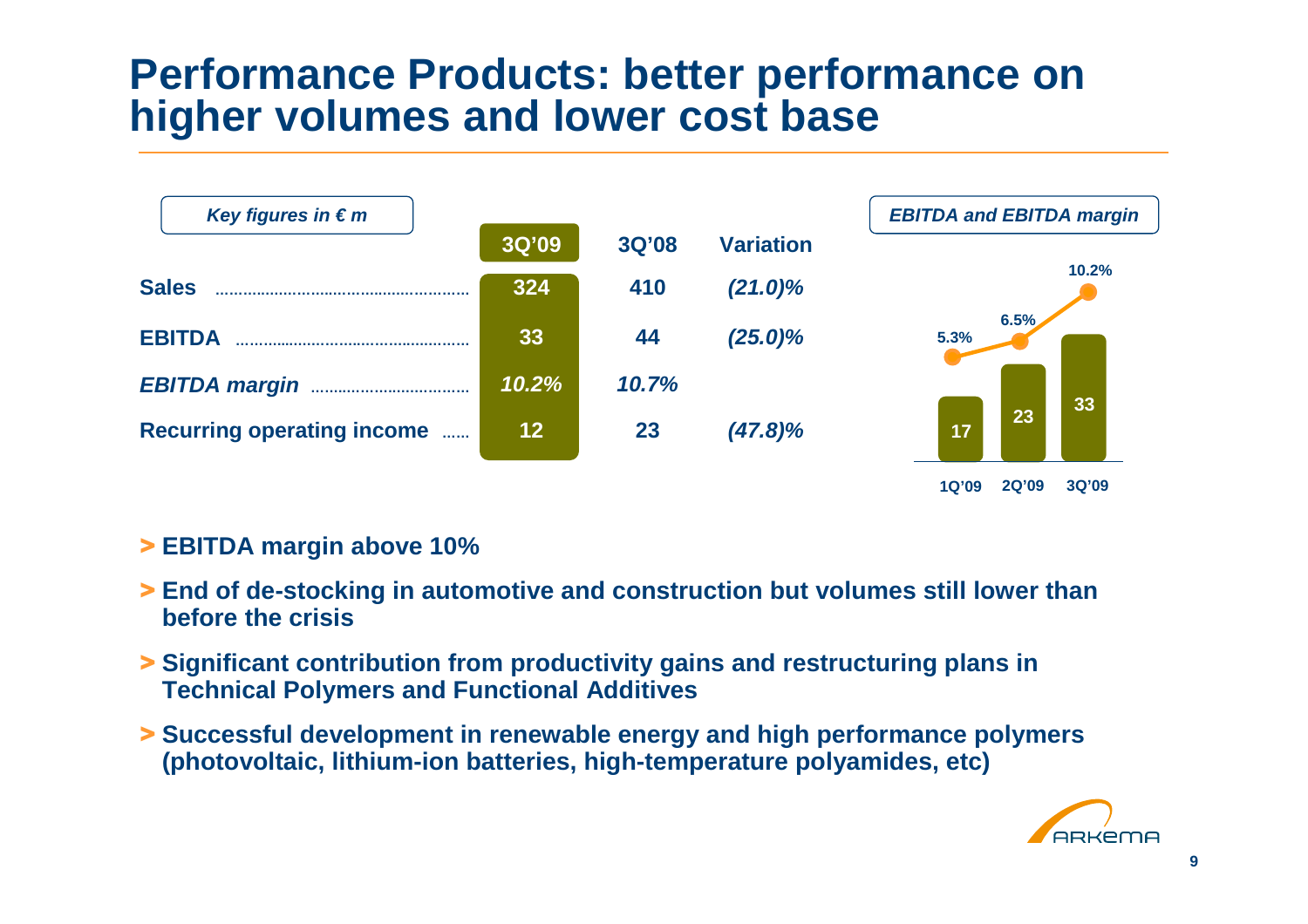# **+€206m free cash flow\* in 9 months 2009**



- > **Continued focus on the optimization of working capital**
- > **Further reduction of quantities in stocks in 3Q'09**
- > **Capex in line with € 260m FY target including growth capex in China**



- > **Net debt decreased by € 136m since beginning of year**
- >**Net debt at 1.3xEBITDA\*\***
- >**Gearing at 20%**



**\*Cash flow from operating and investment activities excluding M&A and before dividends\*\* EBITDA over 12 previous months**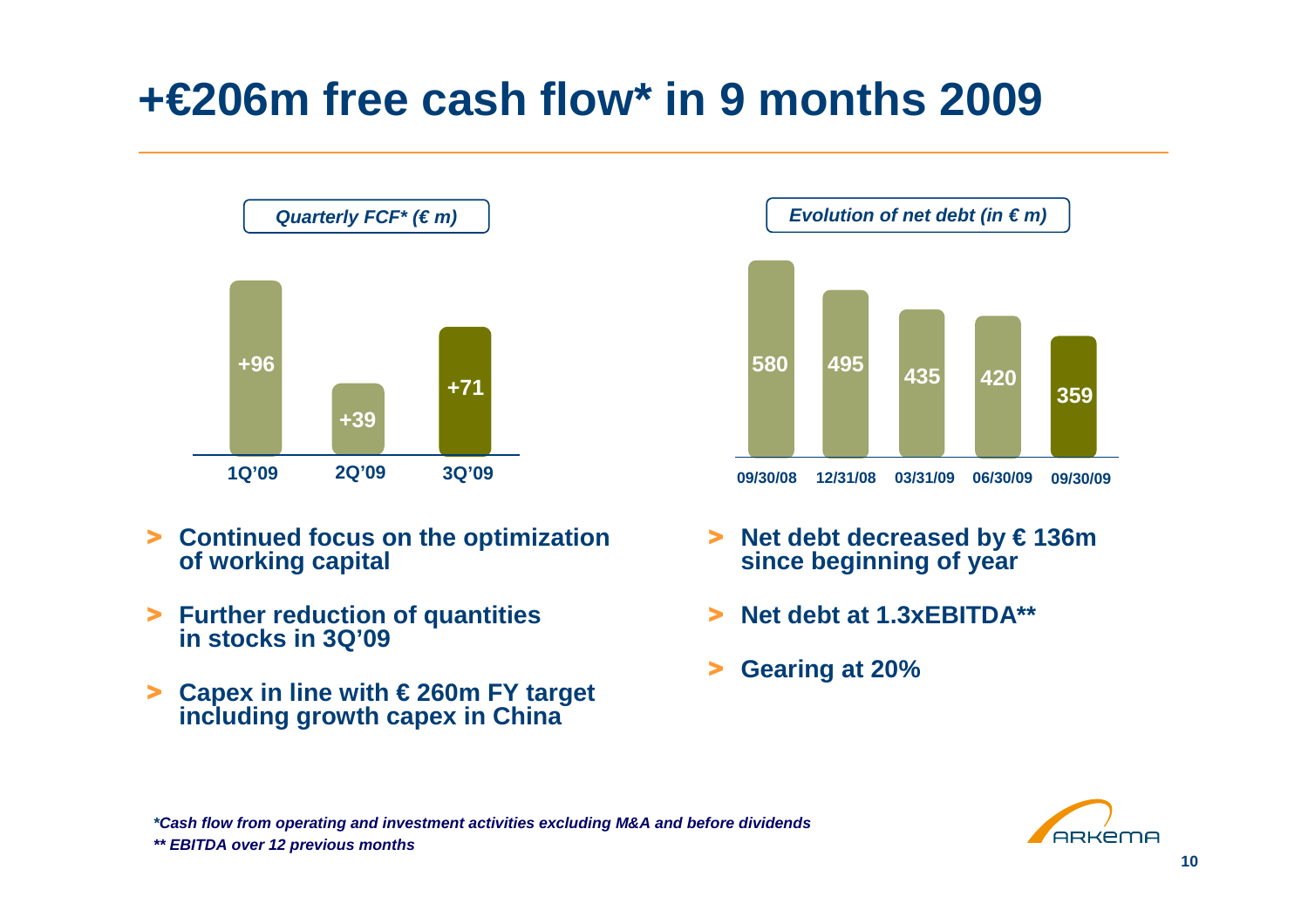# **Strong benefit from reduction in working capital**



**\* Recurring capex excluding capex related to the acquisition of assets (included in M&A)**

**\*\* Cash flow from operating and investment activities excluding M&A and before dividends**

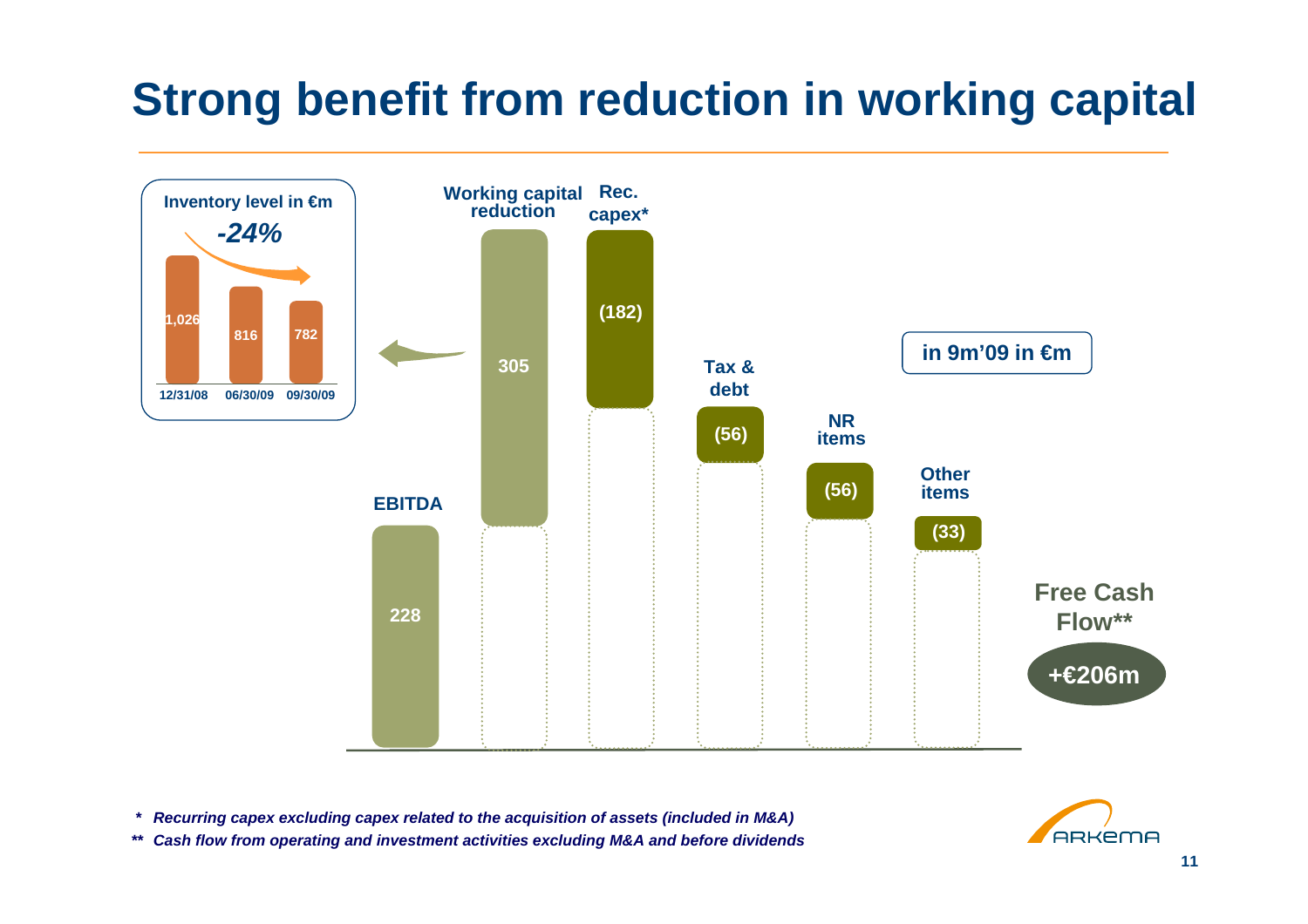# **Outlook**

### > **Cautious outlook for 4Q'09**

- Traditional weaker seasonality in December
- Asia should maintain good momentum
- Visibility still limited in Europe and North America:
	- **→ Volumes stabilized at a lower level than before the crisis**
	- $\rightarrow$  Strict management of inventories by customers at the end of the year

### > **Full year 2009 targets**

- → Increase Free Cash Flow\* target to around +€ 140m
- → Confirm fixed cost saving target of € 170m
- → Capex below € 260m

## > **Continue in-depth transformation and long-term projects**

- → Dow acrylics deal\*\* expected to close in 4Q'09
- → Construction of fluorogas and fluoropolymers units in China<br>
No Premising arciects in custoinable development and bigh act
- → Promising projects in sustainable development and high performance polymers

## > **Well prepared and positioned for 2010**

\* Cash flow from operating and investment activities excluding M&A and before dividends



\*\* Project to acquire a part of US acrylic assets from Dow